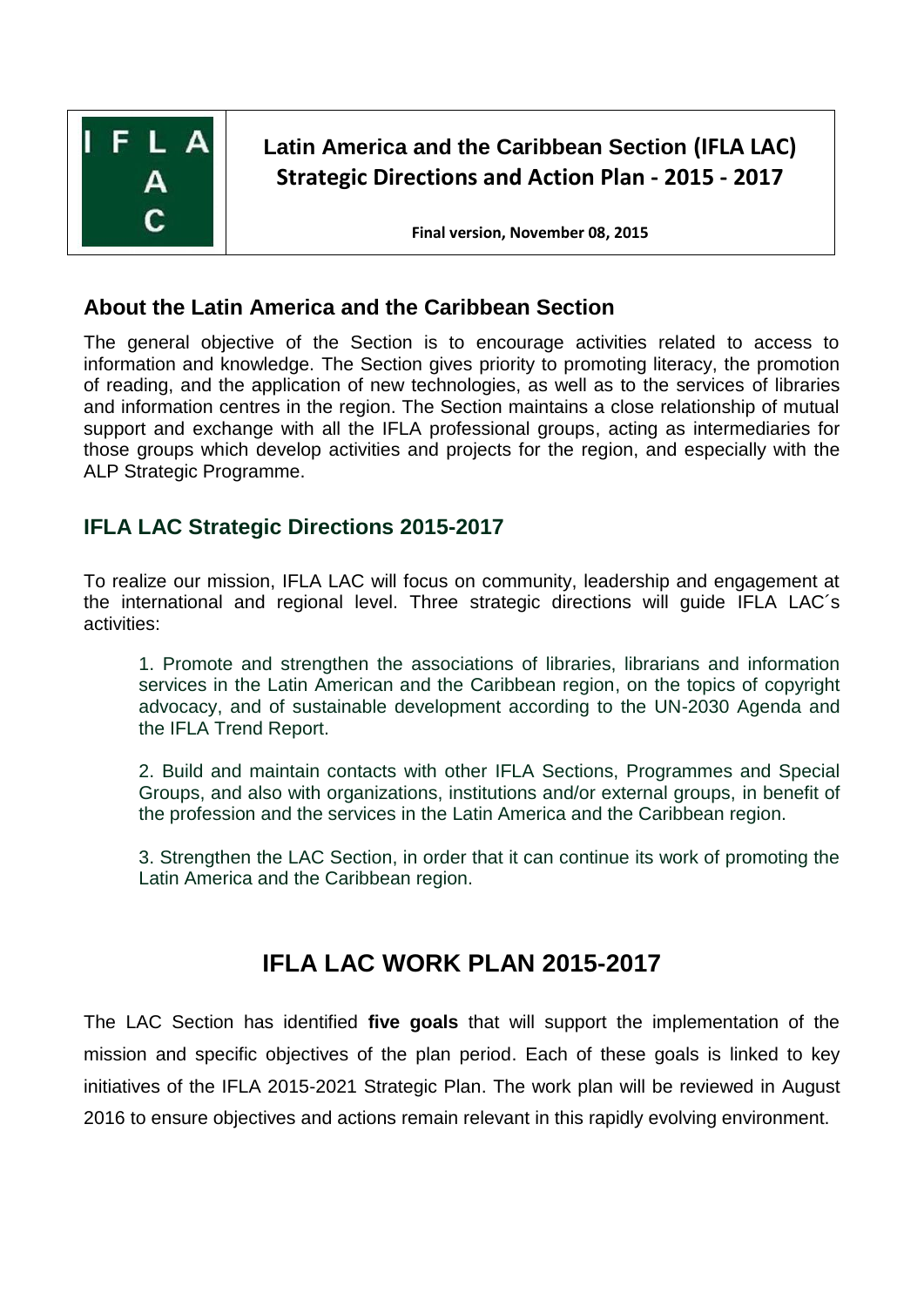| GOAL 1 - Promote education and training activities (in person and online) with the<br>purpose of providing qualifications to the professionals of the region in strategic<br>actions related to the new social trends.(IFLA Trend Report)                                    |                                                                              |                                                                               |  |  |
|------------------------------------------------------------------------------------------------------------------------------------------------------------------------------------------------------------------------------------------------------------------------------|------------------------------------------------------------------------------|-------------------------------------------------------------------------------|--|--|
| <b>IFLA Key initiatives</b>                                                                                                                                                                                                                                                  | Libraries in Society > Libraries within a changing environment >             |                                                                               |  |  |
|                                                                                                                                                                                                                                                                              | <b>Changing attitudes and perceptions</b>                                    |                                                                               |  |  |
|                                                                                                                                                                                                                                                                              | <b>Actions</b>                                                               | <b>Who</b>                                                                    |  |  |
| 1. Promote a Satellite Meeting of the IFLA LAC Section, in collaboration<br>with OCLC, on "Future of Libraries: What will Content and Services Be in<br>2030?, on August 11, 2016 in Columbus, Ohio.                                                                         |                                                                              | Satellite meeting<br>organizer's team<br>2016/2017 and LAC<br><b>Officers</b> |  |  |
| 2. Encourage the collaboration with professional association from the<br>various countries of the region, by promoting the offering of seminars and/or<br>webinars on the IFLA Trend Report.                                                                                 |                                                                              | Officers and<br>interested members of<br><b>LAC SC</b>                        |  |  |
| 3. Share and distribute information on how to apply the IFLA Trend Report<br>as a tool for the development of the information professionals and libraries<br>in the LAC region.                                                                                              |                                                                              | Officers and<br>interested members of<br><b>LAC SC</b>                        |  |  |
| 4. Organize a follow-up regional workshop to develop strategies that create<br>collaborations for the promotion of the IFLA Trend tool.                                                                                                                                      |                                                                              | Officers and<br>interested members of<br><b>LAC SC</b>                        |  |  |
| 5. Mapping the library initiatives being developed in the region by libraries,<br>professional associations, university and postgraduate courses, and<br>networks of services and products, at the national and regional levels                                              | Chair and interested<br>members of LAC SC                                    |                                                                               |  |  |
| 6. Promote the Mid-term meetings of the LAC Section in different countries<br>of the region, in order to participate in the development of the local<br>association. The 2016 meeting will take place in Panama and for 2017 it will<br>be in Trinidad and Tobago (or Cuba). |                                                                              | Mid-Term meeting<br>organizer's team<br>2016/2017 and LAC<br><b>Officers</b>  |  |  |
| 7. Host the IFLA MLAS - Management of Library Associations Section Mid-<br>term meeting in April 2016 in Panama, as an activity towards the<br>empowerment of the region's associations.                                                                                     | Mid-Term meeting<br>organizer's team<br>2016/2017 and LAC<br><b>Officers</b> |                                                                               |  |  |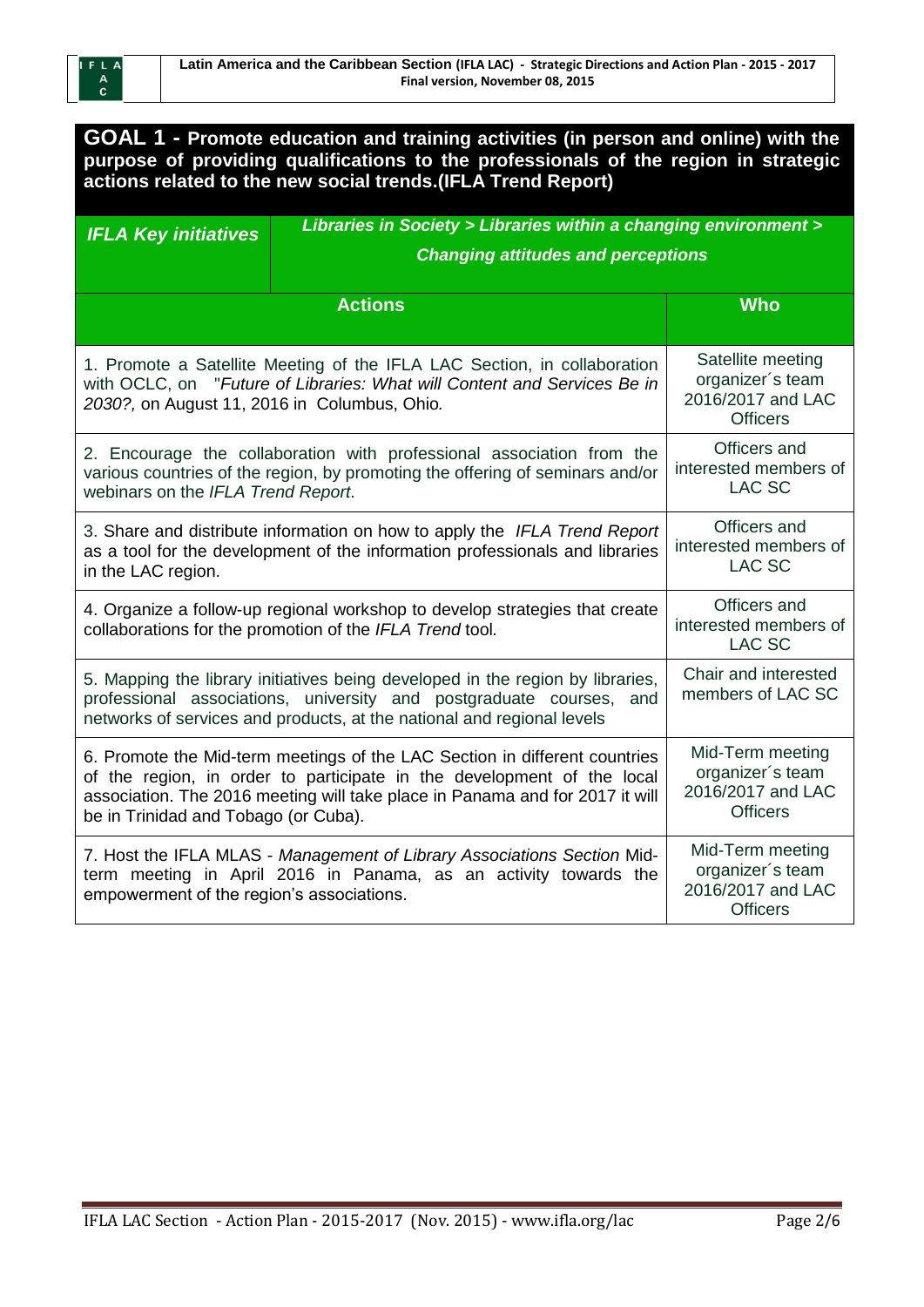| GOAL 2 - Provide support (advocacy) and promotion for all information<br>professionals in the LAC region, to increase their understanding of copyright and<br>allow libraries to play an important role in the collection, preservation and wider<br>availability of all types of physical and digital materials, in this constantly evolving<br>digital information environment. |                                                                                      |  |  |
|-----------------------------------------------------------------------------------------------------------------------------------------------------------------------------------------------------------------------------------------------------------------------------------------------------------------------------------------------------------------------------------|--------------------------------------------------------------------------------------|--|--|
| <b>IFLA Key initiatives</b><br><b>Information and Knowledge &gt; An equitable copyright framework</b>                                                                                                                                                                                                                                                                             |                                                                                      |  |  |
| <b>Actions</b>                                                                                                                                                                                                                                                                                                                                                                    | <b>Who</b>                                                                           |  |  |
| 1. Work with the Unión Latinoamericana de Ciegos to promote the<br>ratification and implementation of the Marrakech Treaty in the Latin<br>American and Caribbean countries, according to the agreements of the<br>"Declaración de Motores de Cambio" on October 23, 2015 in Buenos Aires.                                                                                        | Officers and<br>interested members of<br>LAC SC                                      |  |  |
| 2. Promote education and training activities (in person and online) with the<br>purpose of providing tools for strategic actions of advocacy in copyright and<br>public policies to the professionals of the region.                                                                                                                                                              | Officers and<br>interested members of<br><b>LAC SC</b>                               |  |  |
| 3. Facilitate the collaboration with national library associations to raise<br>libraries' awareness of the impact of copyright legislation on their products<br>and services.                                                                                                                                                                                                     | Officers and<br>interested members of<br><b>LAC SC</b>                               |  |  |
| 4. Plan and implement the open session of the LAC Standing Committee<br>during WLIC 2016 on "Limitations and exceptions for libraries in the<br>copyright legislation of the Latin America and Caribbean countries", in<br>collaboration with the library associations of the region.                                                                                             | LAC Open Session at<br>WLIC organizer's<br>team 2016/2017 and<br><b>LAC Officers</b> |  |  |
| 5. Publish the ebook "Mapping the indicators of limitations and exceptions in<br>the copyright legislation of the Latin America and Caribbean countries",<br>which will contain the papers presented during the open session of the LAC<br>Standing Committee in WLIC 2016.                                                                                                       | LAC SC Chair and<br>interested members of<br><b>LAC SC</b>                           |  |  |
| 6. Convene a BSLA workshop in Panama in 2016, addressed to<br>representatives of associations of eight Spanish-speaking Latin American<br>countries, on the topic of copyright advocacy and the agenda for<br>sustainable development.                                                                                                                                            | BSLA organizer's<br>team 2016/2017 and<br><b>LAC Officers</b>                        |  |  |
| 7 Convene a BSLA workshop in Panama in 2016 addressed to<br>representatives of associations of English-speaking countries in the region,<br>on the topic of copyright advocacy and the agenda for sustainable<br>development.                                                                                                                                                     | <b>BSLA</b> organizer's<br>team 2016/2017 and<br><b>LAC Officers</b>                 |  |  |
| 8. Promote the Seminar "Acervos Digitais e Direitos Autorais: discutindo o<br>acesso no contexto nacional e internacional" in Rio de Janeiro, Brazil, on<br>November 6, 2015, in collaboration with the Fundação Getúlio Vargas, with<br>participation of representatives of the IFLA CLM Strategic Programme and<br>the Brazil Ministry of Culture.                              | <b>LAC SC Chair</b>                                                                  |  |  |
| 9. Participate in the seminar "Motores para el Cambio" organized by IFLA's<br>President-Elect and the Biblioteca del Congreso de la Nación Argentina in<br>Buenos, October 2015.                                                                                                                                                                                                  | <b>LAC SC Chair</b>                                                                  |  |  |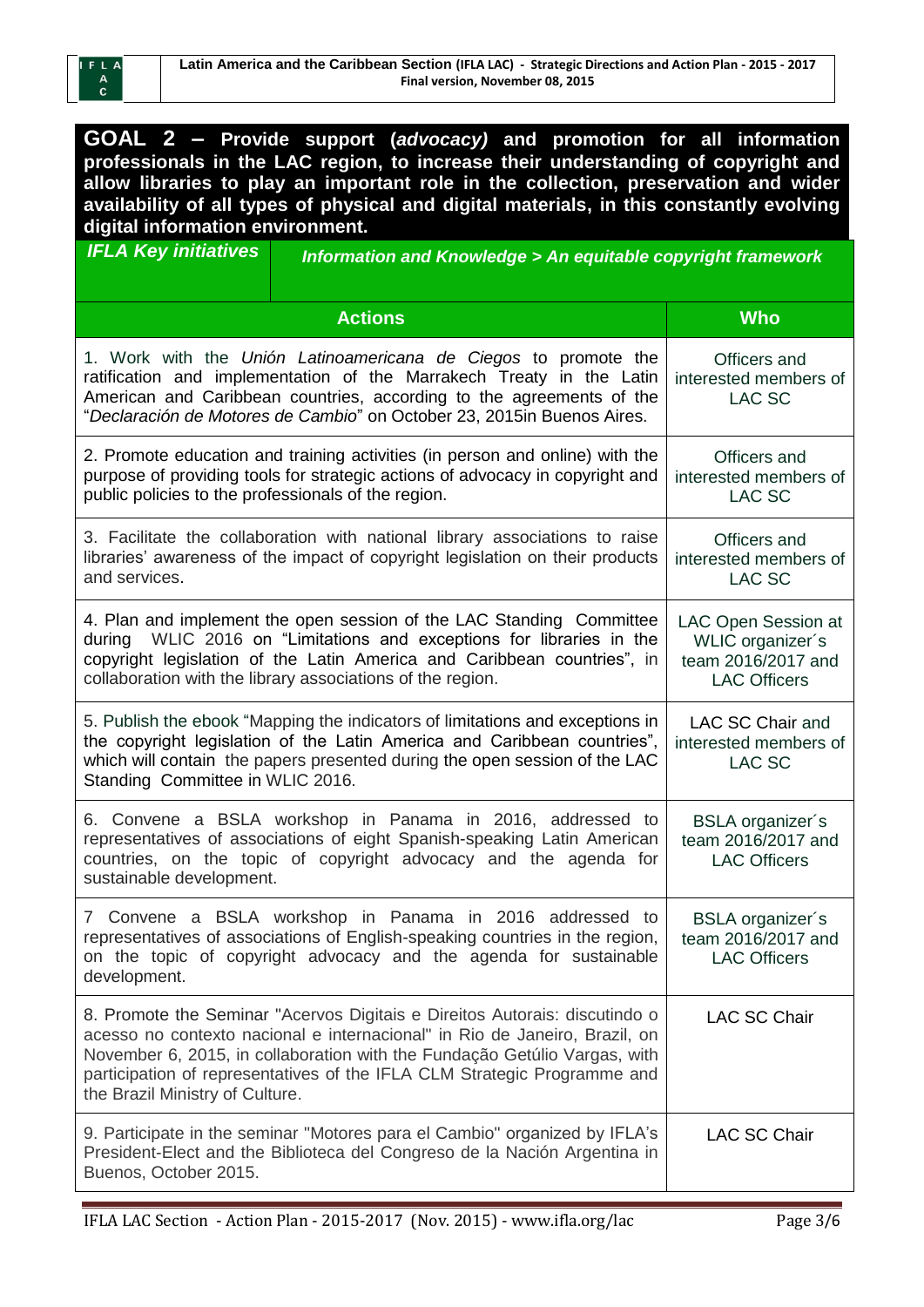#### **GOAL 3 – Develop expertise and promote education (in person and online) with the purpose of providing qualifications to the professionals of the region in strategic actions and good practice in the collection and preservation of cultural heritage**

| <b>IFLA Key initiatives</b>                                                                                                                                                                                                                                 | <b>Cultural heritage &gt; Preservation of cultural heritage</b> |                                                            |
|-------------------------------------------------------------------------------------------------------------------------------------------------------------------------------------------------------------------------------------------------------------|-----------------------------------------------------------------|------------------------------------------------------------|
|                                                                                                                                                                                                                                                             | <b>Actions</b>                                                  | <b>Who</b>                                                 |
| 1. Bring together professionals already started in digitization actions to<br>deepen knowledge, share experiences, be creative and innovative and<br>participate in the creation of best practice content and reference sources on<br>digital preservation. |                                                                 | LAC SC Chair and<br>interested members of<br>LAC SC        |
| 2. Encourage the collaboration with information professional from the<br>various countries of the region, by promoting the offering of publications,<br>videos, seminar about digital preservation.                                                         |                                                                 | LAC SC Chair and<br>interested members of<br>LAC SC        |
| 3. Share and distribute information on how to apply standards for the<br>collection and preservation of content (from UNESCO, IFLA and others) as<br>a tool for the development of the information professionals and libraries in<br>the LAC region.        |                                                                 | LAC SC Chair and<br>interested members of<br>LAC SC        |
| 4. Organize a follow-up regional action to monitor and disseminate the<br>various results arising from these activities listed above.                                                                                                                       |                                                                 | LAC SC Chair and<br>interested members of<br><b>LAC SC</b> |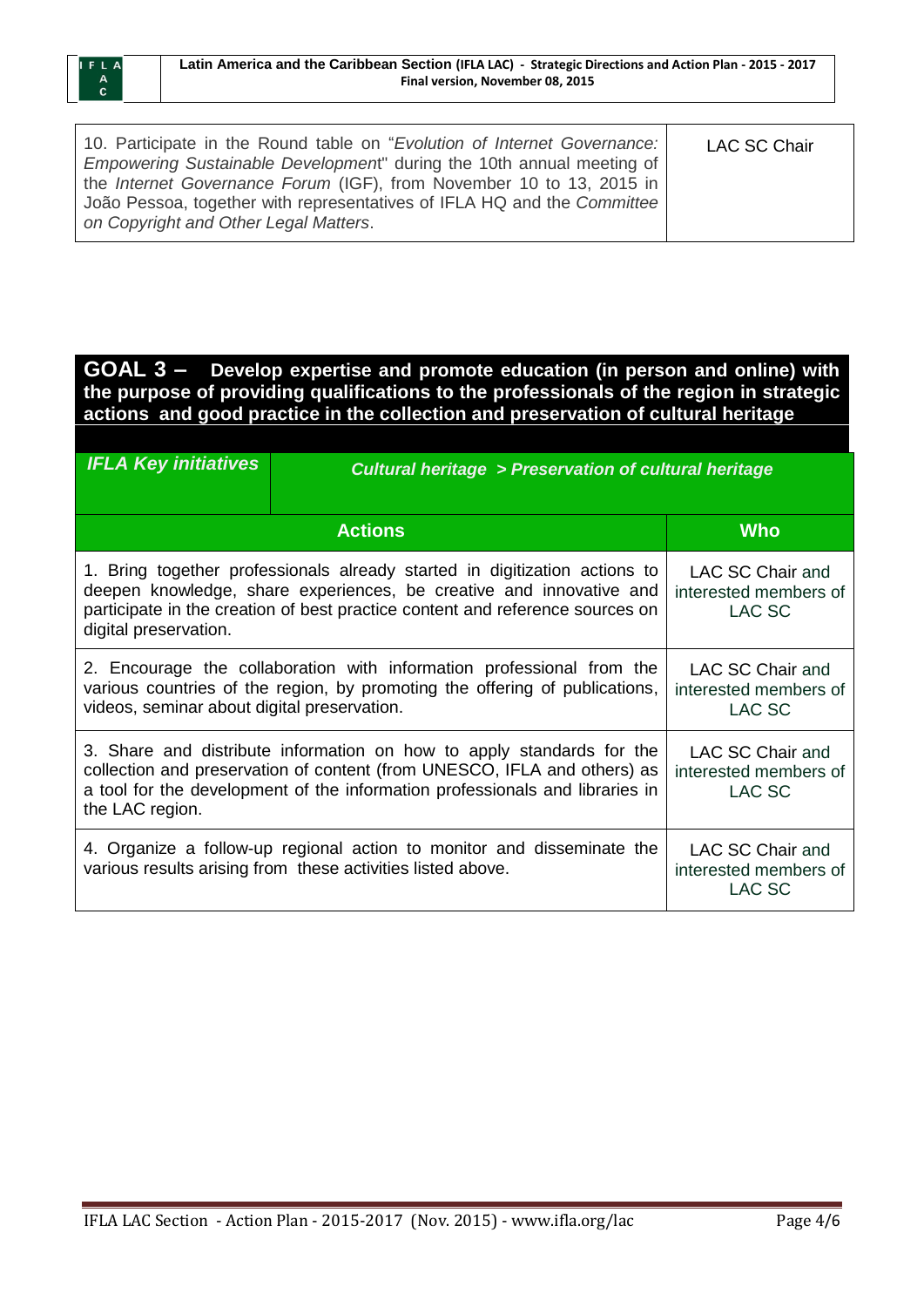| GOAL 4 – Promote regional advocacy of the role of libraries and information<br>professionals of the region as agents of development responsible of ensuring<br>access to information                                                                                                                                                         |                                                                                                                                                                                                                         |                                                                               |  |  |
|----------------------------------------------------------------------------------------------------------------------------------------------------------------------------------------------------------------------------------------------------------------------------------------------------------------------------------------------|-------------------------------------------------------------------------------------------------------------------------------------------------------------------------------------------------------------------------|-------------------------------------------------------------------------------|--|--|
| <b>IFLA Key initiatives</b>                                                                                                                                                                                                                                                                                                                  | <b>Capacity Building &gt; Libraries within the UN Post-2015 Development</b><br><b>Agenda &gt; International Advocacy Programme &gt; Building Strong</b><br><b>Libraries Association &gt; Enhanced regional presence</b> |                                                                               |  |  |
|                                                                                                                                                                                                                                                                                                                                              | <b>Actions</b>                                                                                                                                                                                                          | <b>Who</b>                                                                    |  |  |
| 1. Promote the exchange of information professionals of the region and,<br>simultaneously, organize education and training activities (in person and<br>online) in order to provide methodologies and strategic actions for the<br>defence of libraries.                                                                                     |                                                                                                                                                                                                                         | Officers and<br>interested members of<br><b>LAC SC</b>                        |  |  |
| 2. Organize the Scientific Seminar "Transforming LAC Region with<br>Libraries: 2030 Agenda for Sustainable Development" in April 2016, in<br>Panama, with the presence of members of MLAS and LAC Standing<br>Committees, and representatives of the region's associations invited to<br>participate with the support of the BSLA Programme. |                                                                                                                                                                                                                         | Mid-Term meeting<br>organizer's team<br>2016/2017 and LAC<br><b>Officers</b>  |  |  |
| 3. Participate in the implementation of BSLA in various countries of the<br>region, and in identifying additional library associations which would benefit<br>with the programme and would be able to extend the programme to<br>neighbouring countries.                                                                                     |                                                                                                                                                                                                                         | BSLA organizer's<br>team 2016/2017 and<br><b>LAC Officers</b>                 |  |  |
| 4. Convene a BSLA workshop in Panama in 2016 addressed to<br>representatives of associations of eight Spanish-speaking Latin American<br>countries, on the topic of copyright advocacy and the agenda for<br>sustainable development.                                                                                                        |                                                                                                                                                                                                                         | BSLA organizer's<br>team 2016/2017 and<br><b>LAC Officers</b>                 |  |  |
| 5.Convene a BSLA workshop in Panama in 2016 addressed to<br>representatives of associations of eight English-speaking countries in the<br>region, on the topic of copyright advocacy and the agenda for sustainable<br>development.                                                                                                          |                                                                                                                                                                                                                         | BSLA organizer's<br>team 2016/2017 and<br><b>LAC Officers</b>                 |  |  |
| 6. Plan and implement a Satellite Meeting of the IFLA LAC Section in 2017<br>UN Post-2015 Development Agenda, as a pre-<br>on the topic of the<br>conference activity of WLIC 2017.                                                                                                                                                          |                                                                                                                                                                                                                         | Satellite meeting<br>organizer's team<br>2016/2017 and LAC<br><b>Officers</b> |  |  |
| 7. Develop strategies to allow associations to promote the tool developed<br>by IFLA for the UN-2030 Agenda, and to organize follow-up activities for the<br>initiatives.                                                                                                                                                                    |                                                                                                                                                                                                                         | Officers and<br>interested members of<br><b>LAC SC</b>                        |  |  |